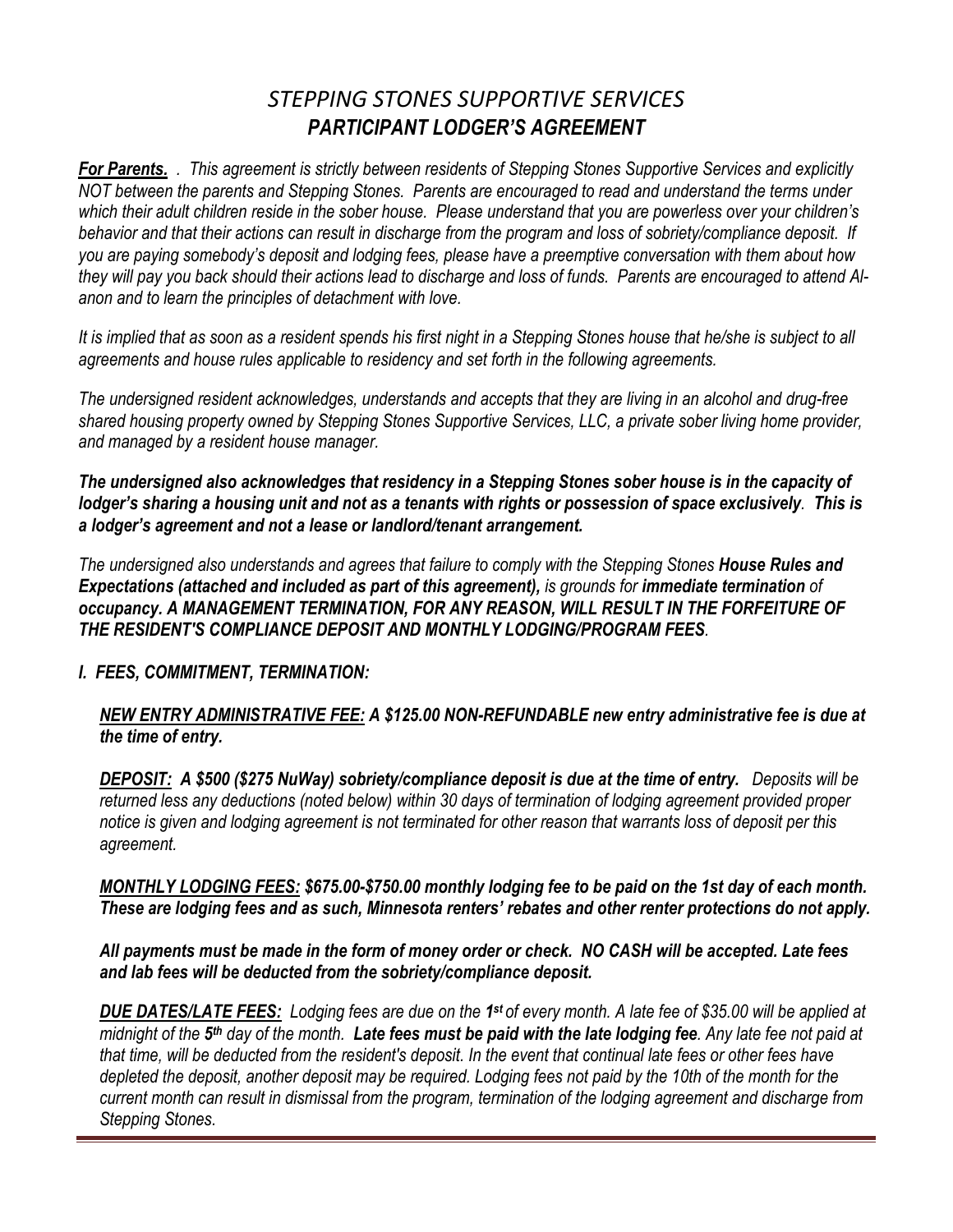## *THREE-MONTH COMMITTMENT: A minimum three (3) month commitment (6 MONTHS AT THE WOMAN'S HOUSE) is required. Any resident leaving prior to fulfilling their 3 month commitment or not giving proper notice prior to leaving after their 3 or 6 month commitment will forfeit their deposit.*

- *NOTICE TO TERMINATE PROGRAM/LODGING: After the three-month commitment is fulfilled, a 30-day notice must be given when a resident chooses to leave the program/terminate the lodging agreement. Failure to provide a 30-day notice will result in forfeiture of the compliance deposit. Notice must be given on or before the 1st day of the month in which the resident intends to leave. (Example: June 1 for a June 30 move out date; or anytime in May for a June 30 move out date. If a resident plans to leave at the end of the month but gives notice after the first of the month, lodging fees will be expected for the following month or it is agreed that the resident intends to forfeit the deposit. (Example: notice given on the 7th day of June will be treated as early notice to leave at the end of July. Fees for June and July must be paid regardless of whether the resident intends to leave at the end of June, or forfeit the deposit.)*
- *Generally speaking, 3 things are required for deposit refunds.*
- *a.) fulfill the 3 or 6 month length of stay commitment*
- *b.) give proper notice (described above)*
- *c.) stay sober, do not get discharged early, and abide by all house rules and expectations.*
- *d.) lab drug test charges (\$80.00 each) and any unpaid late fees (\$35.00/occurrence) will be deducted from deposit refunds.*
- *II. CAUSE FOR IMMEDIATE TERMINATION and removal from any Stepping Stones house shall include, but not be limited to any of the following:*
	- *1. Any relapse, drug use, or possession of banned substances Any drug use or possession of any alcohol, drugs, or possession of drug paraphernalia, including unauthorized prescription drugs whether in possession of the person or within the living space of the house will result in immediate discharge from Stepping Stones.*
	- *2. Failing a drug test or failure to submit to a drug test: Management reserves the right to drug test any resident at any time for any reason. Failure to submit to a drug/alcohol test upon request of the management shall result in immediate discharge from the program. Management reserves the right, at any time, to request that residents take an observed drug test at our contracted lab. Residents who are asked to go to the lab are expected to show up within 2 hours or if lab hours or work schedule prevents this then they are expected to show up within two hours of work ending or lab opening. In the event of a false positive, suspicion of tampering, or dispute regarding test results, residents will be required, at their own expense, to provide a urine sample to a laboratory of Stepping Stones Supportive Services choosing, for more comprehensive screening. Lab charges of \$80.00 for each UA will be deducted from the individual's sobriety/compliance deposit.*
	- *3. Threats/weapons: No weapons of any kind are allowed in the house at any time. Threats, violence, or physical or other abuse toward any resident or manager will not be tolerated. Any threats or violence between residents or a resident and other non-resident(s) can result in police action and immediate dismissal from the program.*
	- *4. Drug dealing of any kind. (Sharing medication or being in possession of any medication not prescribed is considered drug dealing.)*
	- *5. Damage to property: Damage to another's personal property or any Stepping Stones property.*
	- *6. Bringing members of opposite sex into a bedroom*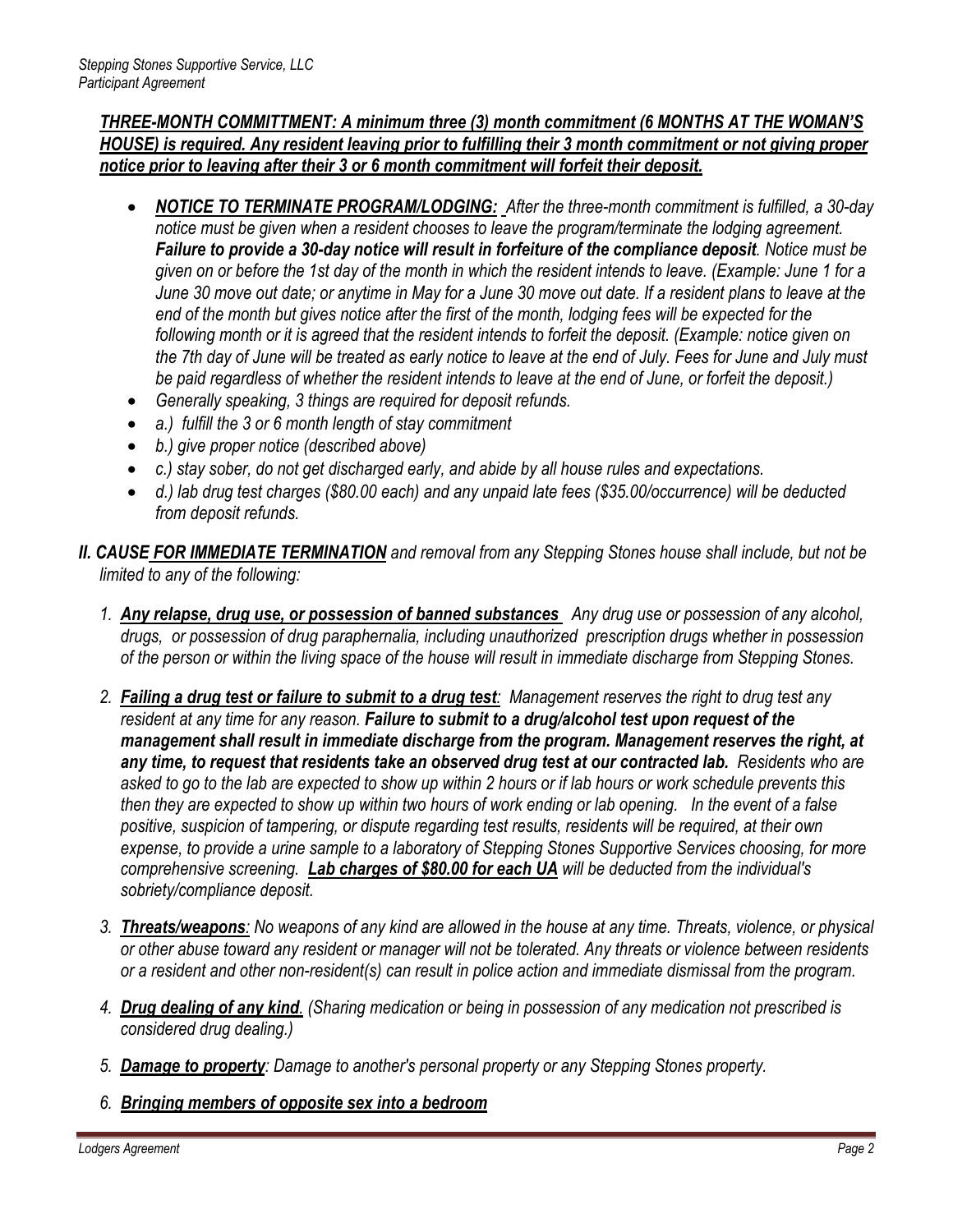- *6. Non-payment of lodging fees. Failure to maintain a current paid status on any fees associated with living at any Stepping Stones house will result in discharge from the program. Lodging fees are due on the 1st of every month. Late charges in the amount of \$35.00 are applied at midnight of the 5th day of the month and are expected to be paid at the time of the late payment. Lodging fees not collected by the 10th of the month will result in termination of lodging agreement and discharge from the house.*
- *7. Failure to maintain an active program of recovery. In addition to those outlined in the "house rules and expectations", failure to complete a treatment plan, or recommended aftercare plan, including IOP, OOP EOP, day treatment or any other treatment or aftercare program will result in discharge. Leaving a treatment program before completion or being discharged from aftercare treatment for non-compliance or attendance will result in dismissal from Stepping Stones programs. (See also, house rules and expectations included with this agreement.) If you get discharged from day treatment or IOP you will be discharged from the house.*
- *8. Failure to follow house rules and meet house expectations. (See house rules and expectations included with this agreement)*
- *9. SMOKING: Absolutely NO SMOKING in any Stepping Stones house. All houses are non-smoking, including E-Cigarettes, cigars, tobacco pipes or vapors. All smoking will be done outside. Even in the middle of the night and during the winter months. All cigarette butts must be disposed of properly.*
- *10. Theft: Any theft of personal or house property shall result in discharge from house. Use of another resident's toiletries, food or condiments, or other incidentals without express consent of the individual is considered theft. Stepping Stones is not liable for the theft of personal property. Each resident is responsible for their own personal property. At no time should any resident go into another resident's space or belongings without express consent of the other resident. (House manager room checks are the exception.)*
- *11. Other circumstances. Management reserves the right to consider termination of lodging agreement or removal for any reason at his/her discretion.*
- *12. Not coming home. Not coming home and not notifying management of your whereabouts will result in discharge from the program and loss of deposits. However, at the manager's discretion, the first time a resident doesn't come home can be a verbal warning, but the second time will result in discharge. Not coming home automatically triggers a drug test.*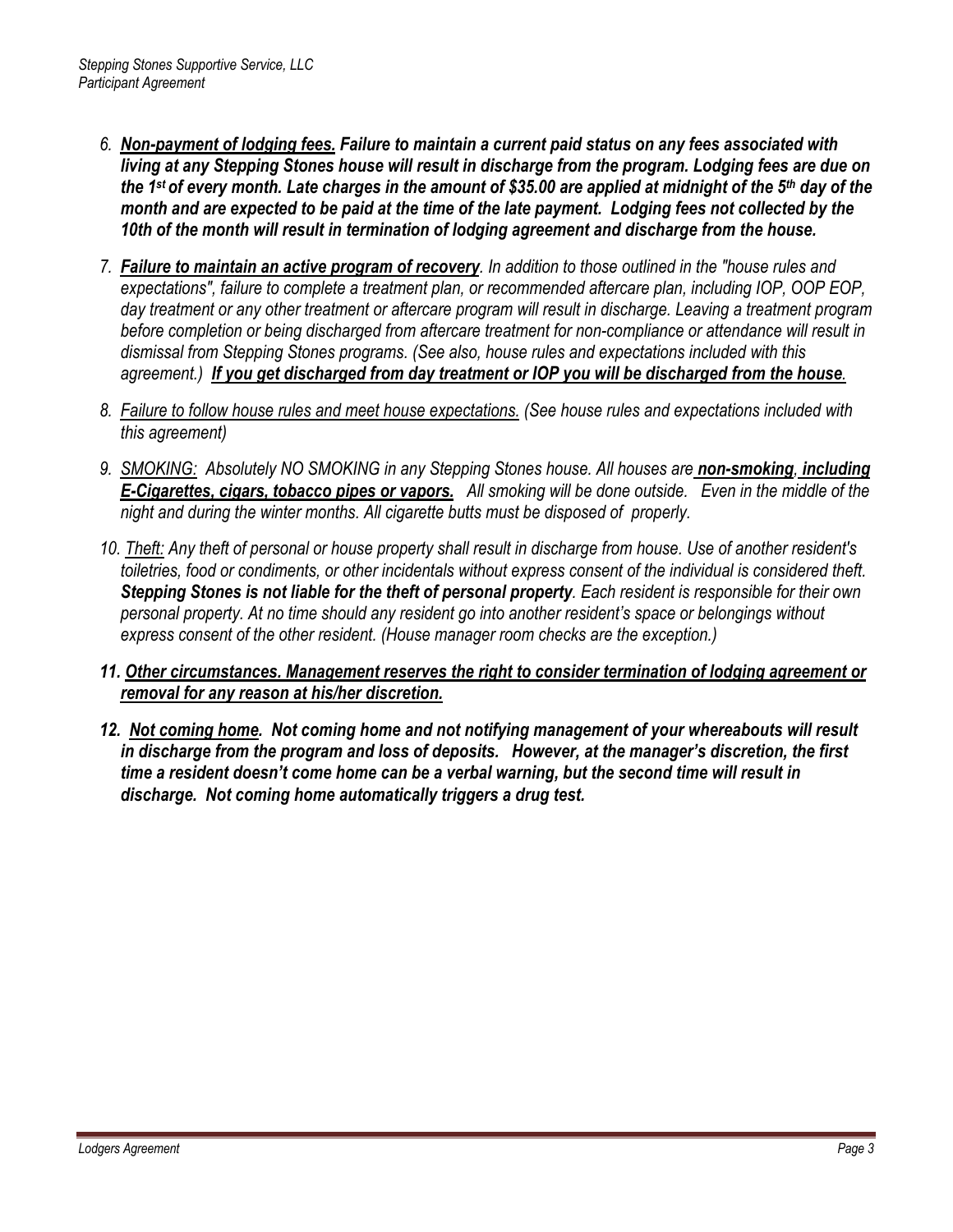1.) If a person is discharged from Stepping Stones all personal property should be taken with them. In the event of *immediate discharge, arrangements should be made to collect all personal property and belongings in the next day or two. Personal property not retrieved immediately will be bagged up and stored so that the room can be used for somebody else. Personal property left for more than 10 days will be disposed of. Stepping Stones is not responsible for personal items left after discharge. Take your things with you when you leave.* 

*2.) This lodger's agreement is not subject to debate. Its interpretation is solely at the discretion of Stepping Stones management.* 

*3.) I have read the Stepping Stones lodger's agreement and house rules and expectations as outlined above and attached. It is my responsibility to familiarize myself with know, and understand the lodger's agreement and house rules and expectations.* 

*4.) I understand that management and peers are here to help me follow a program of recovery and to provide a safe, structured, serene, and harmonious living environment.* 

*5.) I understand that being confronted from a caring point of view on any adverse or undesirable behaviors, actions, or attitudes not deemed conducive to recovery or harmonious communal living is a part of living in a Stepping Stones house.* 

*6.) I understand that failure to change such behaviors may deem a person unsuitable for communal sober living and will result in discharge and loss of deposits and lodging fees.* 

| Participant Name (print)                             |      |  |
|------------------------------------------------------|------|--|
|                                                      | Date |  |
| If applicable, Parent or legal guardian Name (print) |      |  |
| Signature                                            | Date |  |
| Stepping Stones Representative/Manager Name (print)  |      |  |
| Signature                                            | Date |  |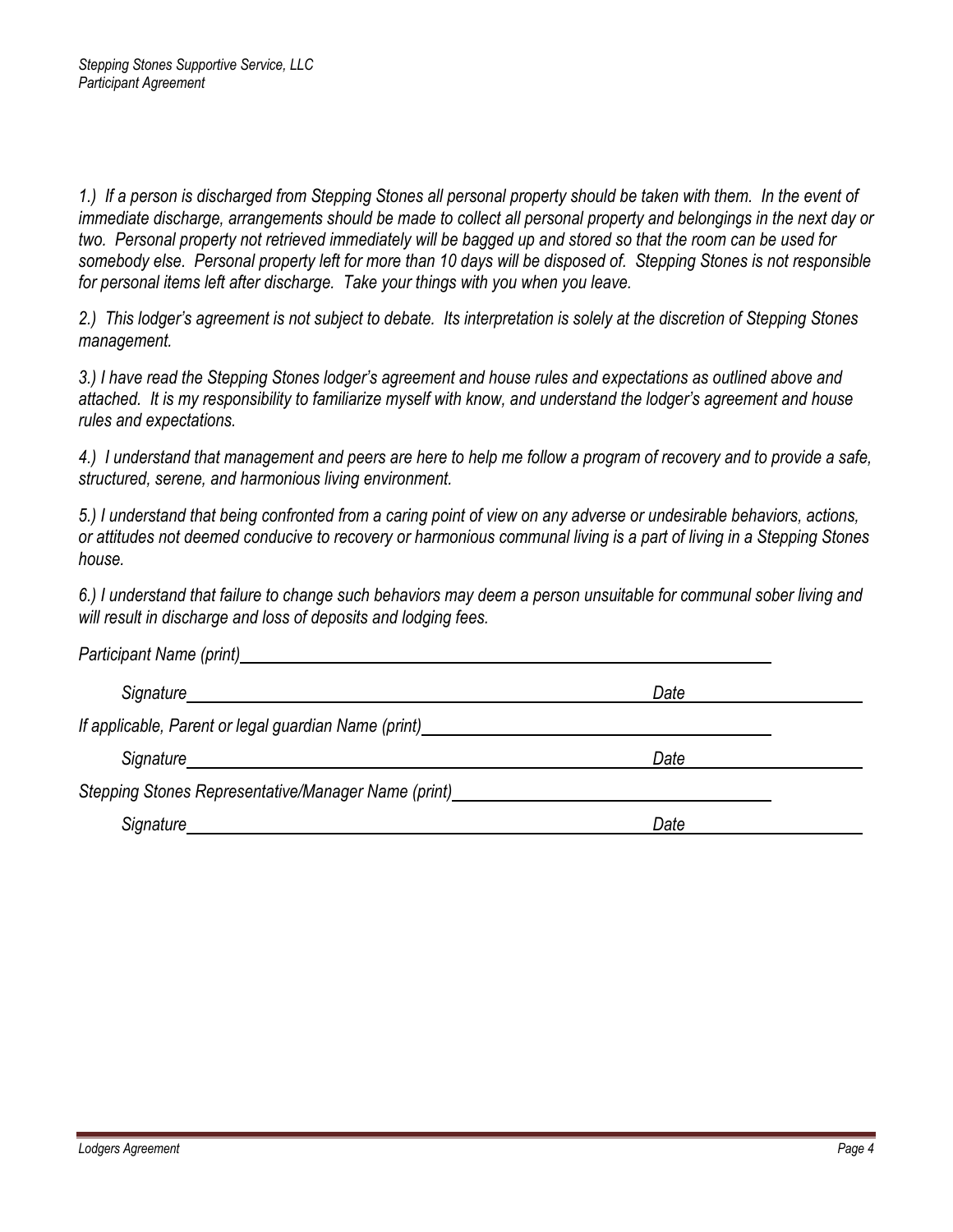#### *Release and Hold Harmless Agreement*

*This Release and Hold Harmless Agreement is executed this day of , 20\_\_\_\_. Between \_\_\_\_\_\_\_\_\_\_\_\_\_\_\_\_\_\_\_\_\_\_\_\_\_\_\_, Participant, and Stepping Stones Supportive Services.*

*Participant hereby releases, waives, and discharges Stepping Stones Supportive Services, its owners, its officers, employees, or advisors, from all liability to Participant for any and all loss or damage to Participant on account of injury to the Participant or the Participant's personal property, even injury resulting in the death of Participant, while the Participant is participating in any of the activities provided or living in the dwellings owned by the Stepping Stones Supportive Services.*

*Participant is fully and adequately informed of the nature of the programs in which Participant wishes to participate, and hereby assumes full responsibility for the risk of injuries, whether due to the negligence of Stepping Stones Supportive Services or otherwise, and agrees to indemnify Stepping Stones Supportive Services from any loss, liability, damage, or cost Stepping Stones Supportive Services may incur due to the injuries suffered by Participant. Participant agrees to never institute suit or action against Stepping Stones Supportive Services for damages, cost, expenses, or loss of services resulting from injuries.*

*Participant releases Stepping Stones Supportive Services from any claim whatsoever on account of first aid, treatment, or service rendered to Participant as a result of injuries.*

*Participant agrees to be financially liable and responsible for any medical cost related to injuries.*

*In the event that Participant is a minor or in any way incapacitated, this Release and Hold Harmless Agreement shall be executed by a parent or legal guardian of Participant, and shall be binding upon said parent or legal guardian as well as upon the Participant. Said parent or legal guardian, by the execution hereof, waives all claims in their individual or derivative capacity, as well as claims on behalf of Participant.*

*By initialing this paragraph, I certify that I am empowered to act on my own behalf or on behalf of Participant.*

*Participant expressly agrees that this Release and Hold Harmless Agreement be as broad and inclusive as permitted by the laws of the State of Minnesota, and that if any portion hereof is held invalid it is agreed that the balance shall, notwithstanding, continue in full legal force and effect.*

*In witness whereof, this Release and Hold Harmless Agreement is executed in the city of St Paul, the state of Minnesota.*

#### *Summary*

*This is a legal and binding document, please read it very carefully and initial the blank lines – doing so indicates that you have read and understand each statement.*

*I realize that this sober house to which I am applying for residency has been established in compliance with the conditions of 2036 Federal Anti Drug Act of 1988, P.L. 100-690 as amended which provides that the house require the house residents to:*

*1. Prohibit all residents from using or possessing any alcohol or illegal mind-altering substances;*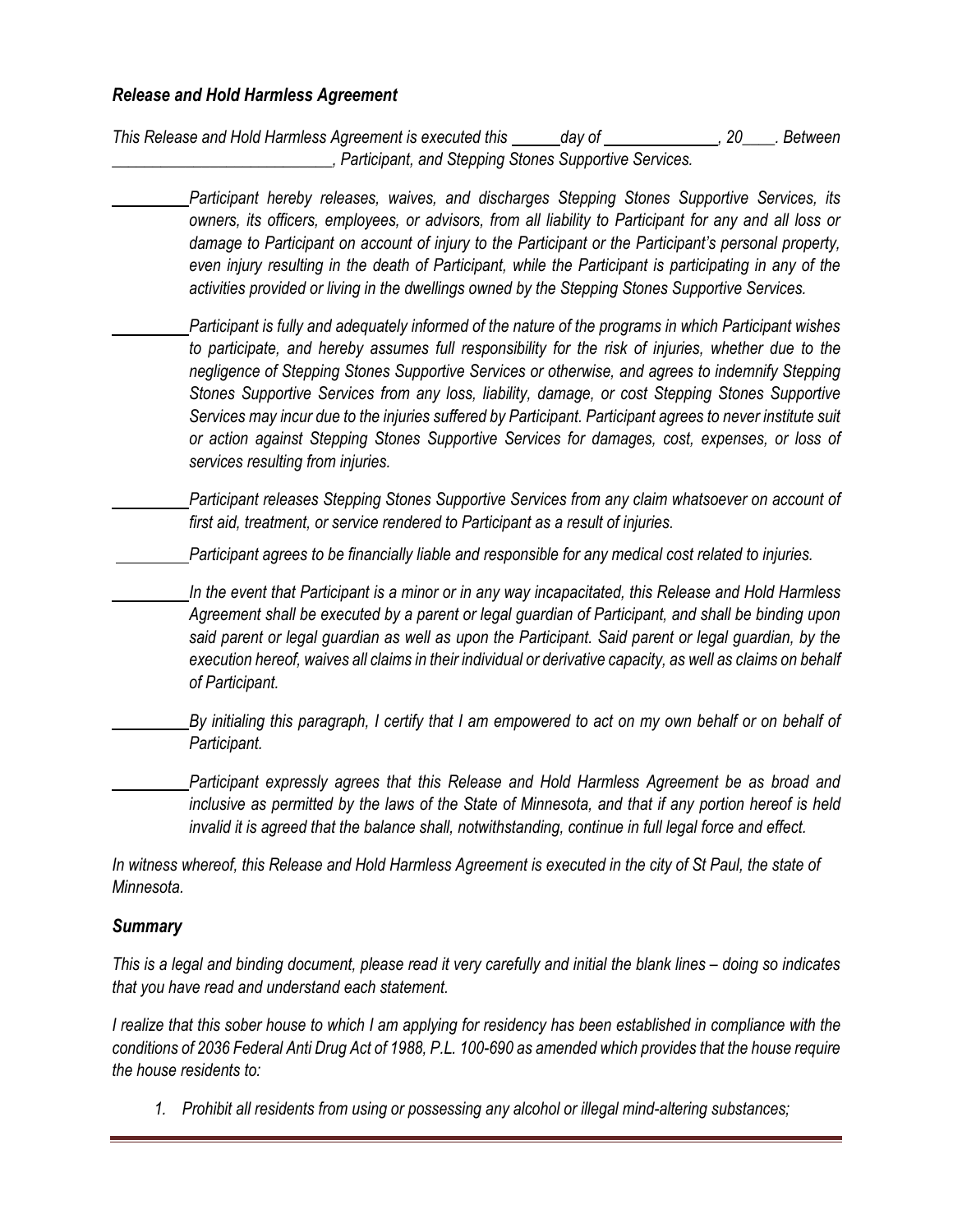#### *Release and hold harmless agreement cont.*

- *2. Expel any resident who violates such prohibition;*
- *3. Share household expenses, including the monthly program fees, among residents; and*

*\_\_\_\_\_ I have been provided with a copy of, have read and fully understand the rules, regulations and expectations of Stepping Stones Supportive Services.*

*\_\_\_\_\_ I am currently of sound mind and not under the influence of any drugs or alcohol;*

*\_\_\_\_\_ I agree that I am a participant in a program and not a tenant. I agree that I am not protected by, nor*  will I invoke any protections of local landlord tenant laws. If it is found that local landlord tenant *law applies, I hereby renounce any rights that I may or may not have relating to same;*

*\_\_\_\_\_ I agree that I will participate in the Stepping Stones Supportive Services Program and will abide by all its rules and regulations;*

*\_\_\_\_ I specifically agree that if I violate any of the rules and regulations of Stepping Stones Supportive Services I can be expelled from the property and forfeit any rights to my sober deposit and prepaid program fees. I agree that final determination for any disciplinary action will be made by Stepping Stones Supportive Services and may not be appealed;*

- *\_\_\_\_\_ I agree that if I am expelled from a property owned by Stepping Stones Supportive Services, I forfeit my compliance deposit and prepaid program fees; and;*
- *\_\_\_\_\_ I agree that if I default on any portion of this contract and Stepping Stones Supportive Services has to go to any court to collect program fees, I am liable in full for the payment of these fees.*

*I hereby release and hold harmless Stepping Stones Supportive Services, LLC, it's employees and its owner, from any and all lawsuits that may be brought by me, any member of my family and heirs in perpetuity for any tort or action whatsoever.*

| Program Participant<br>Signature     | Date             |
|--------------------------------------|------------------|
| Program Participant<br>Signature     | Move-<br>in Date |
| House Manager<br>Signature           | Date             |
| House Manager<br><b>Printed Name</b> |                  |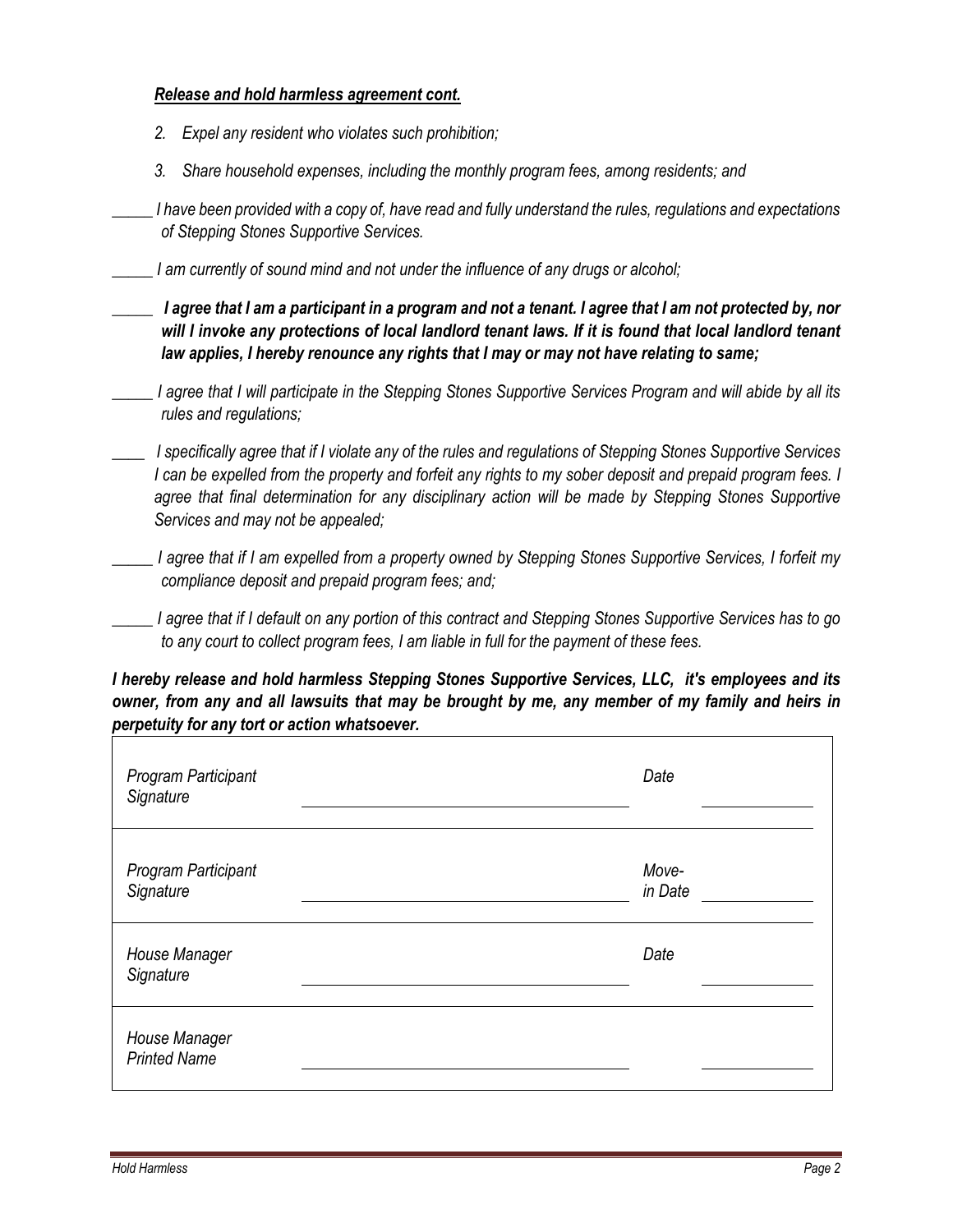# *STEPPING STONES SUPPORTIVE SERVICES*

# *House Rules and Expectations.*

# *Each Member is expected to abide by the following:*

*1. Completion of aftercare treatment recommendations. All residents enrolled in day treatment, IOP, EOP, or any other aftercare treatment programming at the time of admission must complete, with staff approval, that treatment programming. Any resident who unilaterally withdraws or is discharged from said aftercare programming will be deemed unsuitable for living in a stepping stones sober house and subsequently be discharged coincident with their discharge from their aftercare, day treatment, IOP or EOP program. This will result on forfeiture of deposit.* 

## *2. Maintaining an active program of recovery.*

- *a. Minimum of (3) three outside 12-step meetings per week (including a home group), one of which must be with other house members.*
- *b. Weekly sponsor contact.*
- *c. Weekly service/12 step work.*
- *d. Management may require written proof of compliance at anytime.*
- *e. Participation in all house meetings as set by house manager.*
- *f. Participation in house activities.*
- *g. No isolating. Form relationships, eat meals together, go on outings/activities etc. (Staying in room or away from house resulting in not actively participating in house activities is not acceptable,*

# *2. Respectful and peaceful environment.*

- *a. No resident may interfere with any others quiet enjoyment of the premises.*
- *b. Courtesy and consideration will be shown regarding the use of TV, radio, and personal gaming or stereo devices.*
- *c. Quiet time will be 10:00 p.m. to 8:00 a.m. weekdays (Sunday evenings through Friday mornings) 12:00 a.m. to 10:00 a.m. on weekends. (Friday evenings through Sunday mornings.)*
- *d. Be mindful and respectful of others work and sleep schedules.*
- *e. Curfew-, first 30 days of residency, 10:30 pm weeknights, 11:30 p.m. weekends. After 30 days, 11:30 p.m. weeknights. 1:00 a.m. weekends. (Friday/Saturday)*

# *3. Day treatment, outpatient treatment (IOP), aftercare treatment, work, and school*

- *a. All residents must be working, in school, or attending their aftercare treatment programming.*  General guidelines are a combination of the above that keeps a person busy for  $\sim$  30 hours/week
- *b. School may be substituted for full-time work provided residents are enrolled a minimum of 12 credit hours in a university, college or community/technical training program. Part time students shall supplement school with part-time work or service work.*
- *c. Any resident not working, in school or aftercare treatment programming shall be actively seeking employment and/or doing service work for a minimum of 30 hours per week.*
- *d. Keep active: Not staying busy and not getting up and out of the house doing one of the above (a, b or c) will not be tolerated.*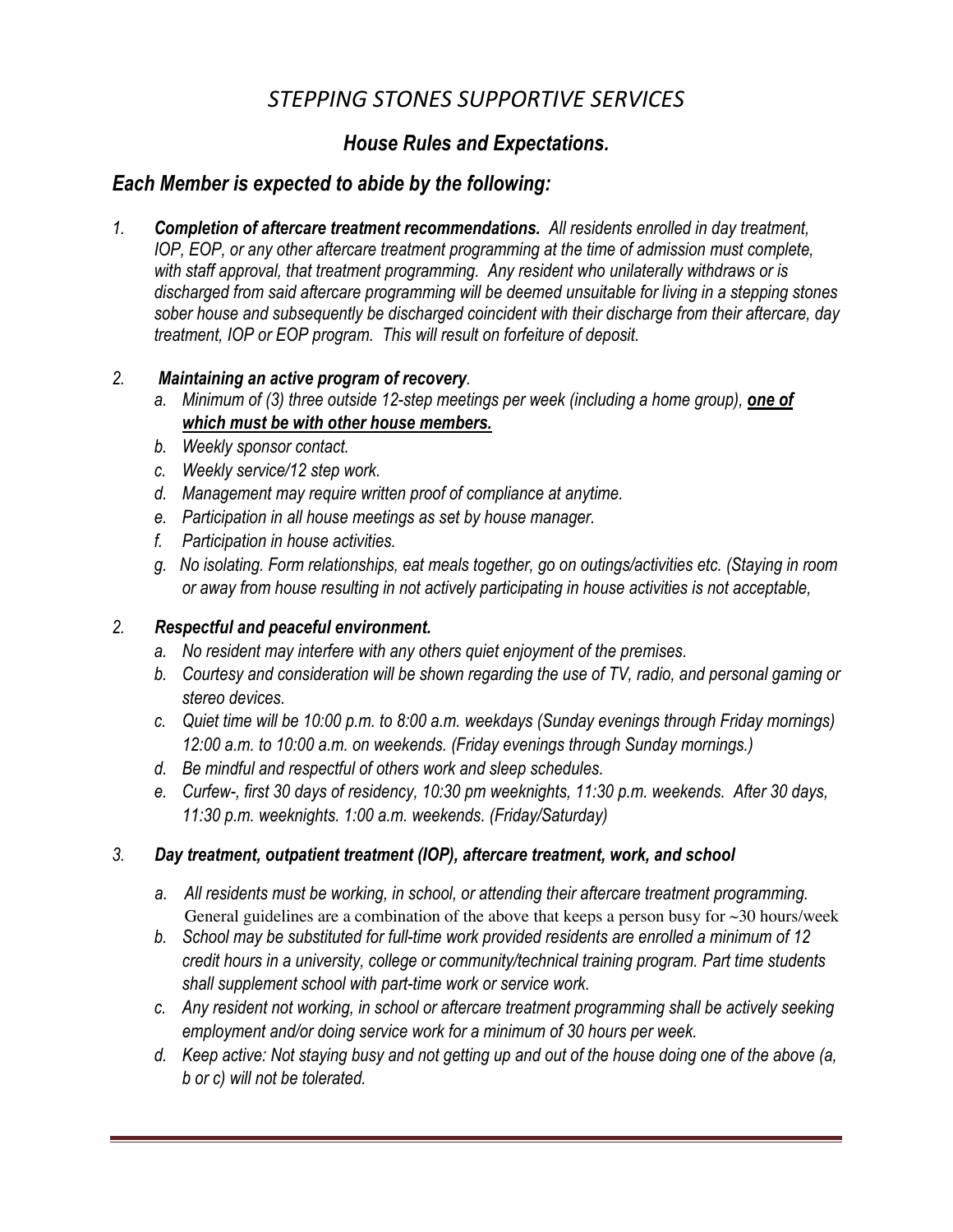- *e. Any resident not employed or actively seeking employment or attending their aftercare treatment programming may be discharged.*
- *f. A 1-month grace period MAY be granted for those looking for work, depending of course, on the effort put forth in seeking employment and/or other extenuating circumstance. Proof may be requested at anytime.*
- *g. Any change in work/school/service-work or treatment schedule or status must be discussed with the house manager and should be processed with the house.*
- *4. No lying around or sleeping all day (See 3 above.) General guidelines regarding this are*
	- *a. At minimum, residents will be up by 9:00 am weekdays, 10:00 am weekends.*
	- *b. Sleeping all day will not be tolerated.*
	- *c. Lying around all day and not involved as outlined above will not be tolerated.*
- *5. Guests. Guests are welcome and encouraged during the hours of 6 pm to 9 pm weekdays and 10 am to 10 p.m. weekends. No guests of the opposite sex are allowed in the houses or on the premises.* 
	- *a. Allowing guests will be at the discretion of the house manager. Guests who have recently relapsed or been discharged from other sober houses or treatment centers are not allowed to visit until they have 30 days sober.*
	- *b. Guests are not allowed in resident rooms at any time. Guests must remain in the common living areas.*
	- *b. Residents having guests shall limit such visits to reasonable times and durations.*
	- *c. No overnight guests are allowed at any time.*
- *6. Overnight passes/permission: Not coming home will result in discharge.* 
	- *a. Residents shall process overnight stays IN ADVANCE with the house manager AND other members of the house or senior peer.*
	- *b. Approved overnight stays are limited to no more than two nights per week and not more than a total of 7 nights per month.*
	- *c. Last minute notifications to stay elsewhere/off the premises will not be accepted (unless in the event of an unforeseen emergency) and can result in immediate discharge from the program.*
	- *c. Residents must inform the house manager of their whereabouts, where they can be reached, and when they will return.*
	- *d. New residents in their first 30 days -trips, vacations, or staying out is not allowed. A 30 day wait period is required of all residents in order to allow individuals to adjust to communal living and the house rules and expectations. The wait period can be extended depending on the resident's ability to acclimate to the house and follow/comply with the house rules and expectation.*
- *7. Accountability. All residents of the house will be accountable to each other and to the house manager as to their whereabouts at any given time.*

## *8. House meetings.*

*a. All residents are required to attend ALL house meetings and in house Big Book studies.*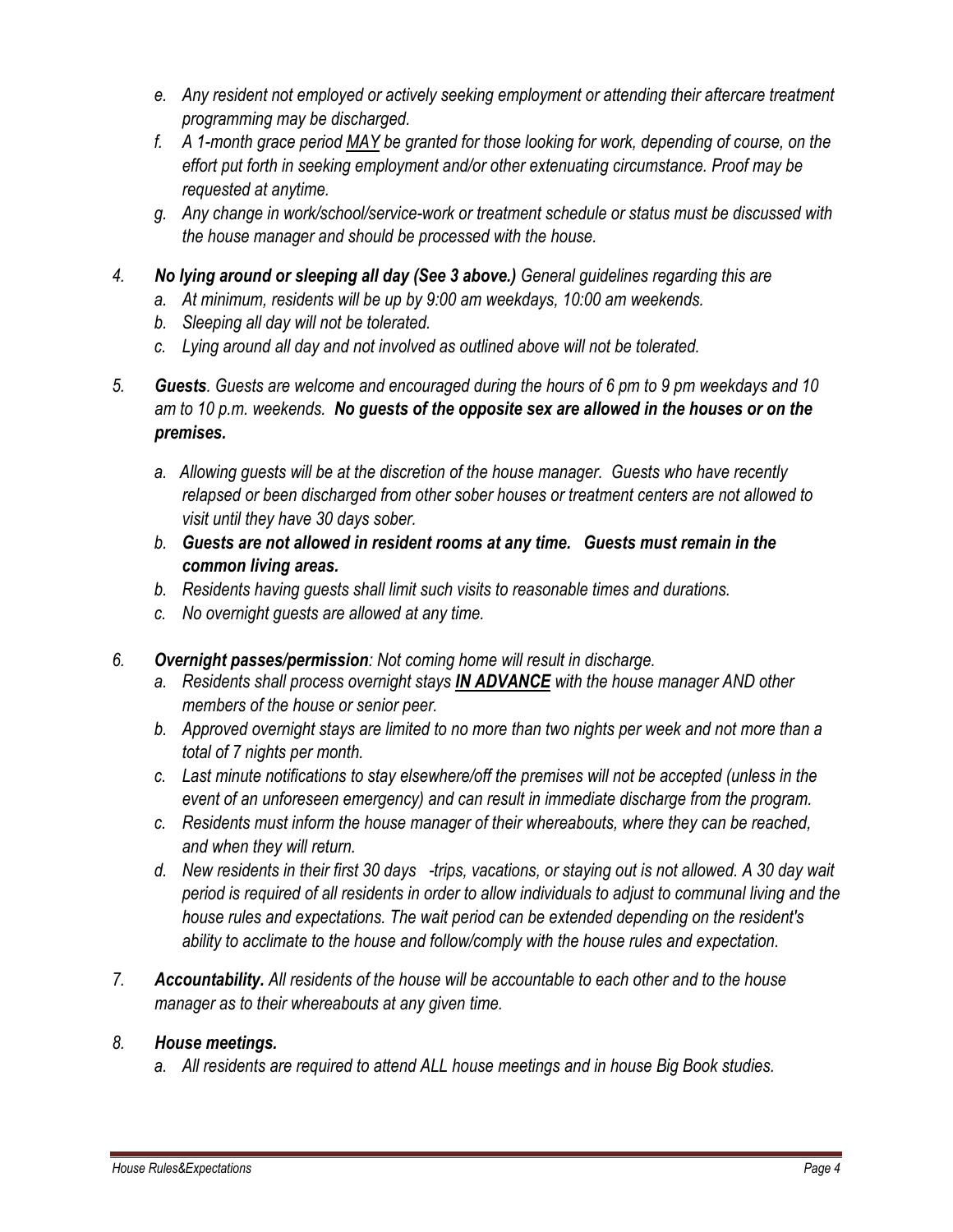- *9. House Safety and Cleanliness. Cleanliness and safety go hand in hand. This takes a consistent, concerted effort by all members Please help keep OUR houses nice and neat so they are desirable places to live. Take pride in your house. Work together*
	- *a. All residents are expected to keep the house and their individual space clean and neat.*
	- *b. Weekly cleaning chores (including lawn and yard care in summer, shoveling and snow removal in winter) will be assigned by the house manager and are required to be completed before the following week's house meeting. (See weekly cleaning sheet/board)*
	- *c. Keep personal items out of public areas.*
	- *d. Keep personal space clean, neat, and presentable at all times. A clean room consists of the bed being made, clothes and other items off the floor, trash discarded, and no food, dishes, or empty food packaging in the room.*
	- *e. Shared spaces are the responsibility of all house members. (Kitchens, bathrooms, outside common spaces etc.) Clean up after yourself. If something needs to be cleaned that isn't assigned, just do it and discuss with house manager if necessary to add to chores list.*
	- *f. Dishes are not to be left in the sink. Do your dishes after you use them!*
	- *g. Any resident not meeting these expectation will be removed.*
	- *h. Residents shall complete cleaning as often as needed to keep the area clean.*
	- *I. No locks are allowed on bedroom doors*

## *10. Food and Meals.*

- *a. Each resident is responsible to supply their own food, meals, condiments etc.*
- *b. Label your food in order to minimize confusion.*
- *c. Do not eat other people's food. Eating food or using any items that are not yours or provided specifically by the house is considered stealing and grounds for discharge. (See "Theft" above)*
- *d. Meals should be eaten in kitchen/dining areas.*
- *e. Eating in bedrooms or other areas of the house is not allowed*
- *f. Food shall be stored appropriately in kitchen or dining rooms (any food that can attract insects mice cannot be stored in rooms, such as chips, crackers, sugar, cereal etc.)*
- *11. Medications. Any medications must be prescribed by a doctor and taken as directed by that doctor.*
	- *a. Suboxone is allowed and must be stored securely in a lock-box so that other residents do not have access.*
	- *b. No vyvanse, adderall, methadone, Xanax, valium or other related drugs. Any drug that can trigger a positive drug test is prohibited.*
	- *c. Over the counter medications that have alcohol or other addictive substances such as mouth wash with alcohol, some diet pills, etc. are not allowed*
	- *b. Medications and suboxone shall be securely stored*
	- *c. Follow all doctors' orders regarding medications.*
	- *d. Failure to follow doctors' orders in taking medications will result in discharge.*
	- *e. Any abuse of over the counter medicines will result in discharge. This is using behavior and will not be tolerated.*
	- *f. House managers must be kept informed of all medications and/or any changes to medications. If a need for any addictive/pain medicine due to accident or injury must be brought into the house, this must be discussed with the house manager prior, during and after any such medical care. It is encouraged to discuss non-addictive pain medications with your doctor surrounding any circumstance.*